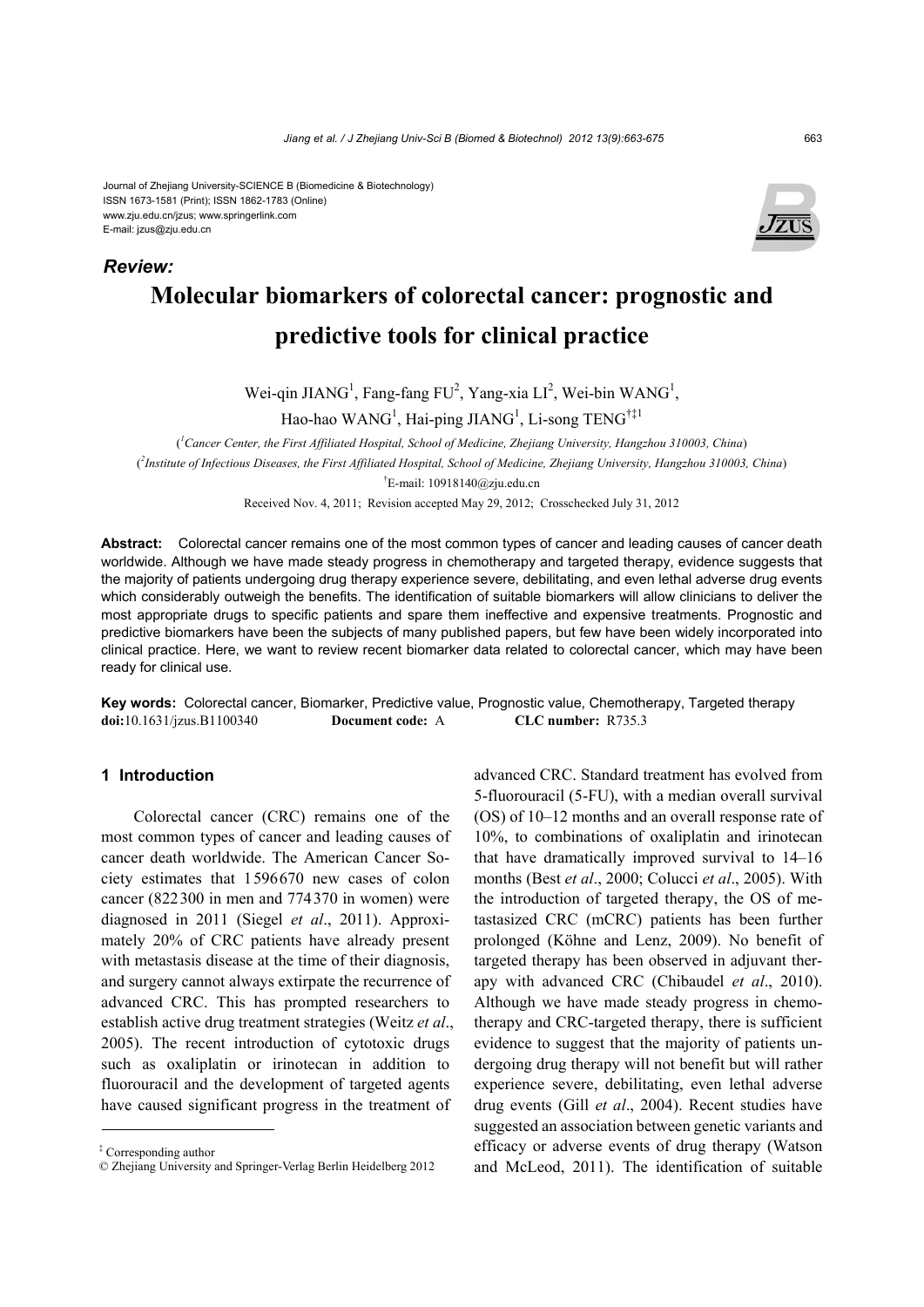biomarkers would allow clinicians to deliver the most appropriate drugs to targeted patients and spare them ineffective and expensive treatment.

Biomarkers may have prognostic value (that is, the ability to estimate a patient's outcome regardless of treatment) or predictive value (that is, the ability to estimate the efficacy and toxicity of a given treatment). Despite a very large number of publications dealing with prognostic and predictive biomarkers in CRC, only a few molecular biomarkers have been implemented in clinical practice (Table 1). Here we want to review recent biomarker data related to CRC, which may have been ready for clinical use.

## **2 Prognostic value**

Chemotherapy is now the standard treatment for post-surgical patients with stage III colon cancer. However, there is an ongoing controversy as to whether adjuvant chemotherapy should be advised for patients with stage II colon cancer. The quick and simple and reliable (QUASAR) study showed that adjuvant chemotherapy with FU plus leucovorin (LV) produces a small (approximately 3.6%) survival benefit in stage II colon cancer, which must be balanced against its toxicity (Gray *et al*., 2007). Many attempts have been made to identify the subset of patients at higher risk of relapse in stage II CRC, which would facilitate better selection of high-risk patients and patients who would benefit the most from adjuvant therapy. Currently, anatomical and pathologic staging, such as pathologic stage T4, the presence of lymphatic or vascular invasion, and grade are still the most accurate predictors of patient outcome. The problem of this approach is that the studies linking these variables to outcomes are retrospective and sometimes conflicting. They do not adequately assess the risk of recurrence in individual patients. We believe that recent biomarker data shifts the paradigm for management of stage II colon cancer and should have an influence on clinical decision-making.

#### **2.1 Molecular markers**

Most early studies focused on single molecular markers using hypothesis-driven research with limited success in terms of prognostic information. For example, *TP53* mutations are found in up to 70% of sporadic CRCs. In these cases, inactivating mutations (29% of all CRCs) are correlated with advanced stage and vascular and lymphatic involvement. Diep *et al*. (2003) showed that *TP53* mutations affecting the L3 zinc-binding domain and lower survival rate in the subclassification of Dukes' B and C patients and may have an impact on the ideal treatment strategy. However, the prognostic role of *TP53*-inactivating mutations is still in question (Iacopetta *et al*., 2006). Similarly, the impacts of epidermal growth factor receptor (EGFR) over-expression, loss of heterozygosity in chromosome 18q, somatic adenomatous polyposis coli (APC), and *KRAS* mutations on survival remain unclear (Diep *et al*., 2003; Spano *et al*., 2005; Walther *et al*., 2009).

The presence of defective DNA mismatch repair (*dMMR*, that is, loss of expression of *hMSH2*, *hMLH1*, *hPMS1*, *hPMS2*, *hMSH6*, or *hMLH3* gene), as assessed by the presence of tumor microsatellite instability (MSI), continues to be one of the most promising molecular markers of colon cancer. Three distinct MSI phenotypes have been described: MSS (none of the examined loci demonstrate instability),

**Table 1 Summary of potential molecular biomarkers for colorectal cancer** 

| Biomarker                                             | Predictive and prognostic values                                                                                                                                                  |
|-------------------------------------------------------|-----------------------------------------------------------------------------------------------------------------------------------------------------------------------------------|
| Biomarkers now incorporated into<br>clinical practice | Predictive value <sup>*</sup> : KRAS mutation; UGT1A1*28 polymorphism                                                                                                             |
| Biomarkers very likely for clinical<br>practice       | Prognostic value <sup>*</sup> : MSI ( $dMMR$ ); prognostic recurrence score<br>Predictive value#: mutation of BRAF and PIK3CA; mutation or lack of<br>expression of PTEN          |
| Biomarkers that may have clinical use                 | Prognostic value <sup>#</sup> : <i>BRAF</i> mutation<br>Predictive value#: polymorphism of TS, TP, DPD, MTHFR, UGT1A1*6,<br>GSTP1, ERCC1, ERCC2 and XRCC1; EGFR copy number; VGPs |

Based on data from studies that prospectively defined biomarker analysis and included a large number of patients: # Based on data from retrospective studies needed to be validated in large patient datasets with prospective study design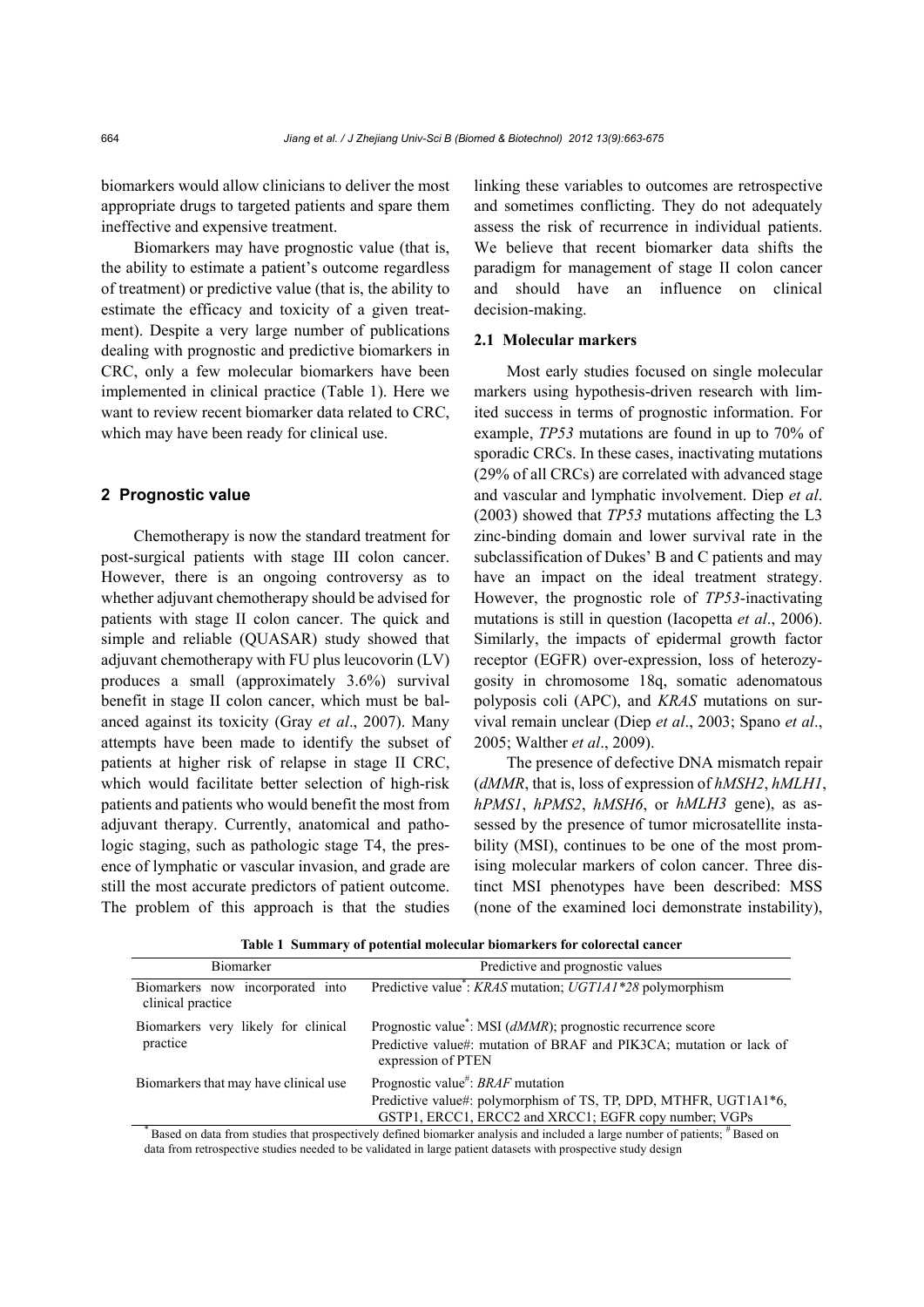MSI-L (MSI at <30% of loci examined), and MSI-H (MSI at  $\geq$ 30% of loci examined). Within sporadic CRC, the majority of MSI-H cases are due to inactivation of *hMLH1* (~95%), with *hMSH2* and *hMSH6* accounting for a smaller percentage,  $\sim$  5% and <1%, respectively (Boland *et al*., 1998). An association between MSI-H and favorable prognosis has been detected in several randomized clinical trials, and confirmed in a meta-analysis comprising 7642 patients, 1277 of whom had MSI-H tumors (Popat *et al*., 2005). Furthermore, MSI status is also a predictor for 5-FU-based adjuvant chemotherapy. Ribic *et al*. (2003) suggested that only patients with MSS or MSI-L could derive a benefit from 5-FU-based adjuvant chemotherapy. Sinicrope *et al*. (2011) suggested that MMR deficiency may identify a small percentage (approximately 15%) of patients with stage II disease who receive little benefit from FU/LV. Thus, histopathologically stage II patients with T3 disease and no signs of metastatic disease should be considered for *dMMR* testing in order to select patients who should receive 5-FU-based adjuvant chemotherapy and exclude those who should not.

*BRAF* mutations in CRC have been reported to occur more frequently in cases characterized by the presence of *dMMR* and to confer a poor prognosis (Rajagopalan *et al*., 2002; Roth *et al*., 2010). French *et al*. (2008) examined the prognostic significance of *MMR* deficiency and the presence of a specific mutation in *BRAF* (V600E) in a group of patients (*n*=533), who were then grouped in four categories for further analysis: *dMMR*/*BRAF* (−), *dMMR*/ *BRAF* (+), *pMMR*/*BRAF* (−), and *pMMR*/*BRAF* (+). The *dMMR*/*BRAF* (−) group had a significantly improved OS rate compared to all others (5-year OS of 100% vs. 73%; *P*=0.002).

#### **2.2 Gene expression signature**

The development of high-throughput technologies such as microarrays and next-generation sequencing has facilitated systematic study of biomarkers through unbiased interrogation of the whole genome, transcriptome, and proteome. This allows the development of multigene algorithms for estimating risk of recurrence. Gene expression signatures (mammaPrint<sup>®</sup> and Oncotype  $Dx^{\mathcal{R}}$ ) in breast cancer are the typical models. Oncotype  $DX^{\circledast}$  is a 21-gene commercialized signature that predicts prognosis

(such as OS and relapse-free survival) in women with node-negative, estrogen receptor (ER)-positive tumors who have been treated with tamoxifen. Several molecular signatures have been developed to identify patients that could be spared from adjuvant chemotherapy in stage II CRC. On the basis of gene-expression profiling, Wang *et al*. (2004) generated a 23-gene signature that identified patients with Dukes' B type tumors likely to develop recurrent disease. When this signature was validated on an independent data set, however, the accuracy was only 67%. Several other signatures have been proposed, including a 43-gene signature and a 50-gene signature, but their applicability to clinical decision-making is limited owing to a lack of large-scale validation (Eschrich *et al*., 2005; Garman *et al*., 2008; Jorissen *et al*., 2009).

O′Connell *et al*. (2010) studied the relationship between quantitative tumor gene expression and risk of cancer recurrence in patients with stage II or III colon cancer treated with surgery alone or surgery plus FU and LV. They aimed to develop multigene algorithms to quantify the risk of recurrence as well as the likelihood of differential treatment benefit of FU/LV adjuvant chemotherapy for individual patients. During initial development, the assay analyzed 761 candidate genes in the context of stage, grade, nodes examined, and MSI status, and yielded an 18-gene panel that included seven genes related to relapse-free survival in colon cancer, yielding a prognostic recurrence score (RS), six genes related to response to 5-FU/LV chemotherapy, yielding a predictive treatment score (TS), and five reference genes. The clinical utility of these algorithms has been evaluated in the QUASAR study (Gray *et al*., 2011). It has showed that RS, T stage, and mismatch repair (MMR) deficiency are key independent predictors of recurrence in stage II colon cancer. It was believed that the RS would have the greatest clinical utility when used in conjunction with T stage and MMR status. However, to date there has not been enough evidence for a full evaluation of this assay. Although Genomic Health launched the worldwide Oncotype  $Dx^{\mathcal{R}}$  colon cancer assay in January 2010, which includes seven genes related to relapse-free survival and five reference genes to calculate the prognostic RS, further validation in adequately powered prospective trials is necessary before the value of this assay for clinical practice can be determined.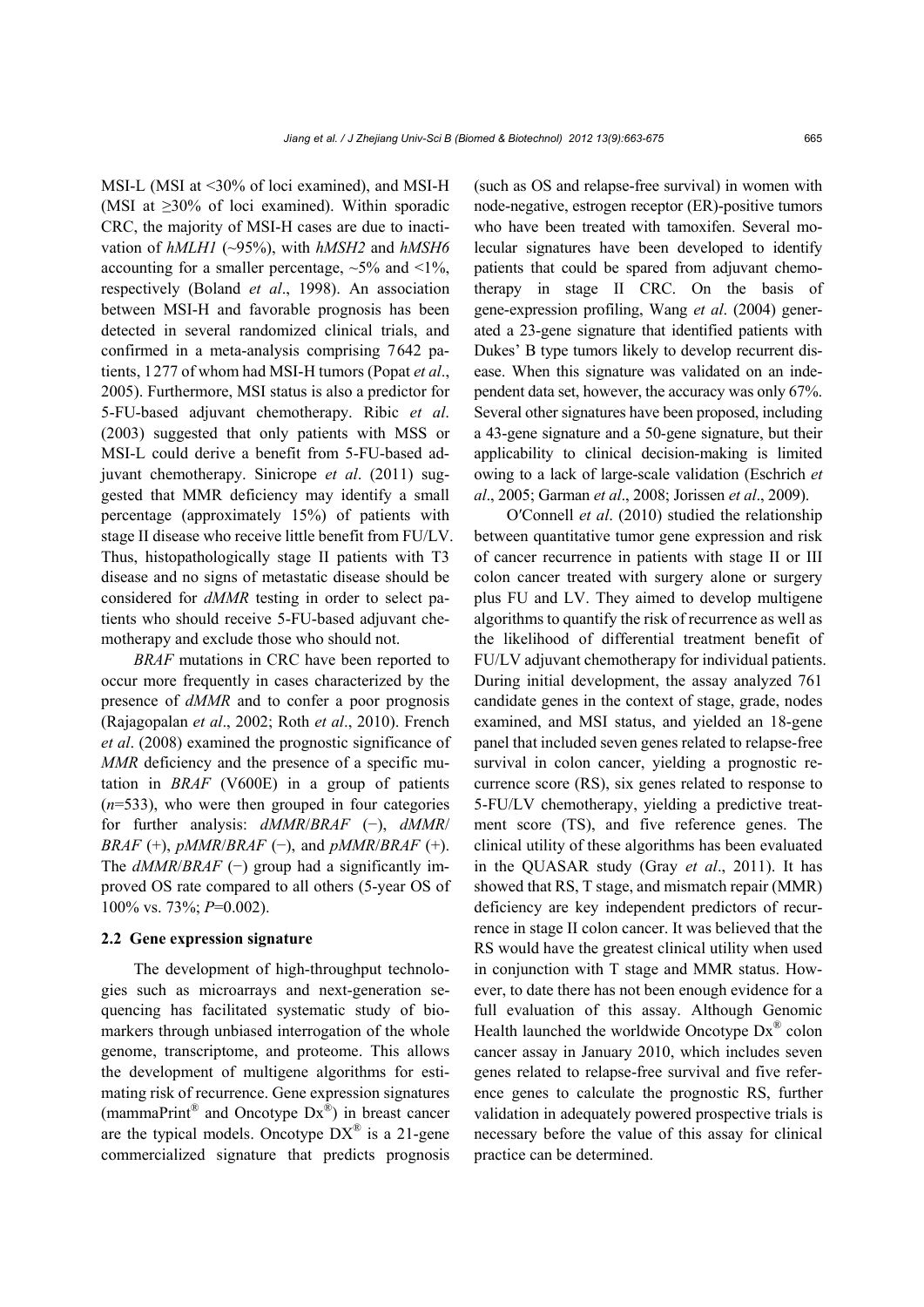## **3 Predictive value**

Variability in drug response and toxicity is one of the largest challenges for chemotherapy and targeted therapy for CRC. Genetics is believed to account for between 20% and 95% of the variability in drug disposition and effects (Kalow *et al*., 1998). With the development of pharmacogenomics, interindividual differences in drug response have been linked to variations in gene sequence and differences in expression of drug-metabolizing enzymes, drug transporters, and drug targets.

#### **3.1 Biomarkers for chemotherapy**

## 3.1.1 Molecular markers of fluoropyrimidine

Fluoropyrimidine therapy is the foundation of most first-line CRC treatments. Doctors and patients should choose between intravenous fluoropyrimidine 5-FU and the orally available prodrug, capecitabine. The molecular targets and drug-metabolizing enzymes of fluoropyrimidine can be used as biomarkers for drug response.

Thymidylate synthase (ThS) is a critical enzyme for DNA synthesis, so it is an important molecular target for many chemotherapy agents including 5-FU which mediates its cytotoxicity through inhibition of ThS. Numerous studies have shown that overexpression of ThS is linked to resistance to 5-FU. The causes of high ThS levels vary, including copy number and the number of the so-called thymidylate synthase promoter enhancer region (TSER), a tandem repeat polymorphism present in the 5′-promoter enhancer region. Kawakami *et al*. (1999) showed that three copies of the tandem repeat (TSER\*3) in the promoter region of the ThS enhancer region give greater ThS expression than two copies (TSER\*2). CRC patients who have TSER\*2/TSER\*2 or TSER\*2/TSER\*3 genotypes have improved response to 5-FU and survival over those TSER\*3 homozygous patients (Marsh and McLeod, 2001; Villafranca *et al*., 2001). In addition, many copies of the *ThS* gene result in over-expression of ThS, which has been implicated in poor 5-FU response and survival in mCRC patients (Wang *et al*., 2004).

Dihydropyrimidine dehydrogenase (DPD) mediates the initial and rate-limiting steps of 5-FU catabolism. More than 80% of 5-FU is catabolized by DPD. Studies have indicated that patients with DPD deficiency often experience severe 5-FU toxicity, including death in some cases (Milano *et al*., 1999; Coursier *et al*., 2010). Studies on the mechanistic link between DPD deficiency and 5-FU toxicity have identified more than 30 polymorphisms in *DPYD*, the gene encoding DPD (Raida *et al*., 2001; Mattison *et al*., 2002; Seck *et al*., 2005). Most of these polymorphisms have no functional effect on DPD activity except for DPYD\*2A allele, a G>A splice site transition that results in the skipping of exon 14. Wei *et al*. (1996) found that patients heterozygous or homozygous for this polymorphism have low DPD activity and increased toxicity to 5-FU. van Kuilenburg *et al*. (2002) found that 40% to 50% of patients with low DPD activity are heterozygous or homozygous for the DPYD\*2A variant compared with only 4% of patients with normal DPD activity. Thus, the DPYD\*2A variant seems to be predictive for DPD deficiency and increased risk of 5-FU toxicity.

Thymidine phosphorylase (TP) encodes a protein that catalyzes the reversible phosphorolysis of thymidine, deoxyuridine, and their analogs to their respective bases and 2-deoxyribose-1-phosphate, which is then dephosphorylated to 2-deoxy-D-ribose. *TP* expression was found to be elevated from 10- to 260-fold in nearly all biopsies examined from carcinomas relative to non-neoplastic regions (Hotta *et al*., 2004). Prior studies of the effects of *TP* expression on FU response have not been able to conclusively determine whether *TP* expression is a predictive factor for FU response, but recent studies have shown that *TP* expression is associated with response to capecitabine in many cancers (Andreetta *et al*., 2009; Petrioli *et al*., 2010; Gao *et al*., 2011). Capecitabine is an orally-administered chemotherapeutic agent designed to generate 5-FU preferentially in tumors, with similar response, progression-free survival (PFS) and OS rates to 5-FU in CRC patients (Cassidy *et al*., 2004). It is a prodrug that is converted to 5-FU in the tumors through a pathway with three enzymatic steps and two intermediary metabolites. At the last enzymatic step, the metabolite 5′-deoxy-5-fluorouridine (5′-DFUR) is converted to 5-FU by TP. The over-expression of TP in tumor tissues can increase the concentration of 5-FU, so patients with high levels of intratumoral *TP* expression are the ideal candidates for capecitabine-based chemotherapy.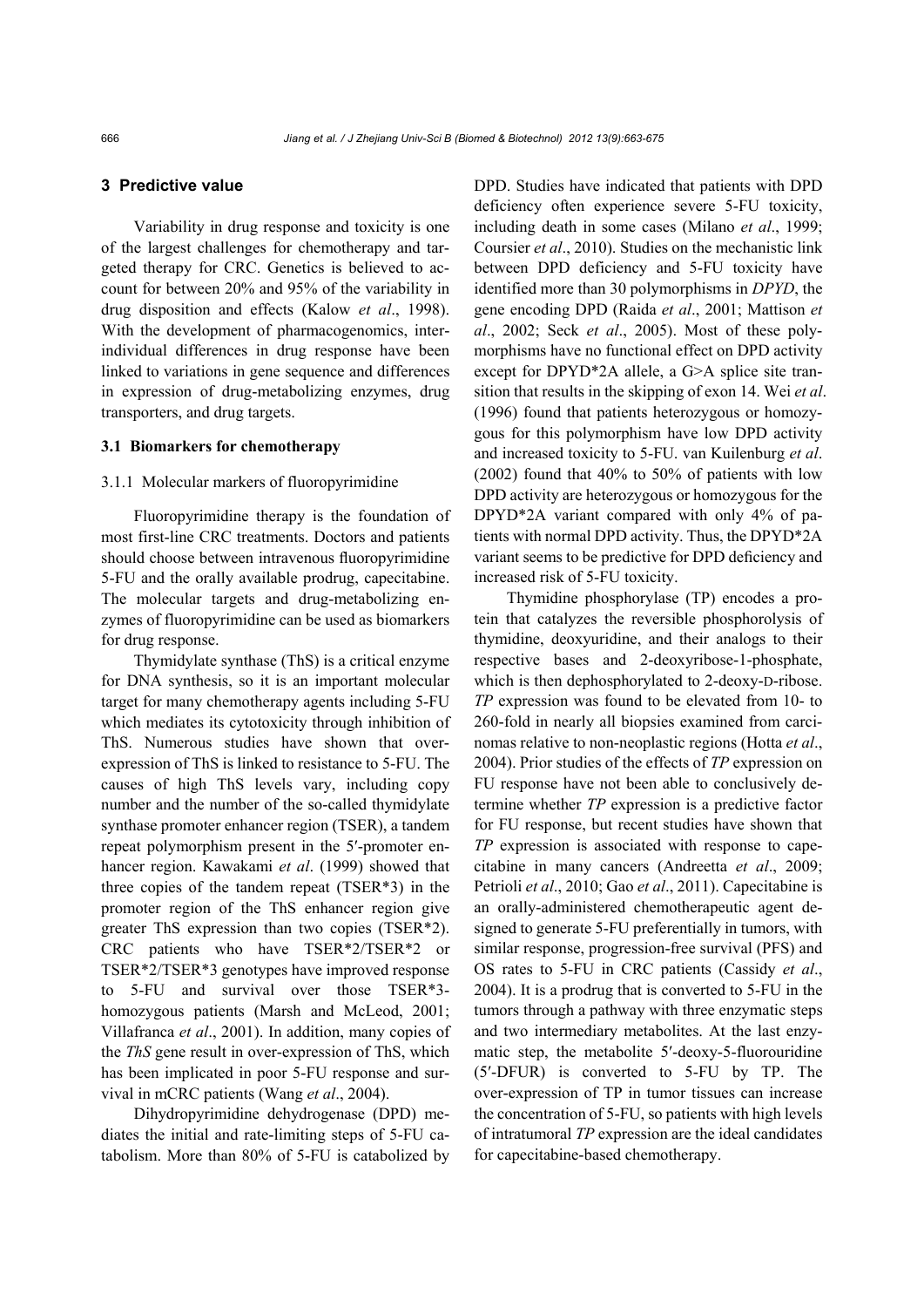Methylenetetrahydrofolatereductase (MTHFR) is a key regulatory enzyme in the metabolism of folate and 5-FU cytotoxicity. Two common single nucleotide polymorphisms (SNPs) cause reduced enzyme activity in homozygous individuals: MTHFR 677C>T polymorphism induces an Ala-to-Val substitution in the catalytic domain (70% reduction in activity), whereas the MTHFR 1298A>C polymorphism induces a Glu-to-Ala substitution in a regulatory domain (30%–40% reduction). Compound heterozygous individuals have a 40%–50% reduction in enzyme activity (Weisberg *et al*., 1998). Various studies have been carried out to test the association between MTHFR polymorphisms and 5-FU treatment effect (Cohen *et al*., 2003; Jakobsen *et al*., 2005; Zhang *et al*., 2007; Afzal *et al*., 2009). The results of these studies are not completely consistent. Afzal *et al*. (2009) showed that MTHFR polymorphisms likely do not predict efficacy of adjuvant 5-FU treatment in CRC after complete resection. However, 677C>T polymorphism may be associated with lower toxicity. All these results indicate that MTHFR polymorphisms are inadequate in predicting outcome in adjuvant 5-FU treatment.

## 3.1.2 Molecular markers of irinotecan

Irinotecan has been recognized as one of the pivotal agents of randomized trials against CRC. Increases in median survival time by irinotecan in combination with folicacid and FU (FOLFIRI regimen) have led to its approval for use as first-line treatments for metastatic CRC (Fuchs *et al*., 2007). However, principal-dose limiting toxicities of irinotecan including severe delayed diarrhea and leukoneutropenia often preclude continued treatment.

Similar to the way that genetic variation in 5-FU catabolism has been linked to 5-FU toxicity, strong genetic variations in irinotecan's metabolism may play a role in irinotecan's toxicity. Irinotecan is a prodrug and is hydrolyzed into SN-38, which is further metabolized by uridine diphosphate glucuronosyl transferases (UGTs) into an inactive product, SN-38G. In the UGT superfamily, UGT1A1 is thought to be the most predominant catalyst. More than 50 genetic variations of UGT1A1 have been identified, among which UGT1A1<sup>\*</sup>28, associated with a significant increase risk of neutropenia, now have been recommended to be used to guide treatment decisions

(Hoskins *et al*., 2007; Palomaki *et al*., 2009). This genotype is caused by variations in the "TATAA" element of the 5′-promoter region. Wild-type UGT1A1 contains six TA repeats (A(TA)6TAA), whereas UGT1A1\*28 genes contain seven TA repeats. Innocenti *et al*. (2004) found that 50% of patients who had the TA indel 7/7 genotype had grade four neutropenia, compared with 12.5% of patients with the TA 6/7 genotype and 0% of patients homozygous for the TA 6/6 genotype (*P*<0.001). Although the link between UGT1A1\*28 and diarrhea seems less evident, the United States Food and Drug Administration (USFDA) recommends that UGT1A1\*28-homozygous patients receive a lower starting dose of irinotecan because they are more likely to experience neutropenia than patients who have one or two copies of the wild-type allele. The allele frequency of UGT1A1\*28 varies across individuals from various geographic areas. It is highest among African Americans (0.38–0.45), followed by Caucasians (0.29–0.39) and Asians (0.02–0.14) (Beutler *et al*., 1998; Sugatani *et al*., 2002; Kaniwa *et al*., 2005). Even among Asians, the occurrence of the UGT1A1\*28 homozygote varies across the continent at frequencies ranging from <5% in the Southeast Asia to around 20% in the Indian subcontinent (Kaniwa *et al*., 2005).

UGT1A1\*6 is a single-nucleotide substitution of G by A at base position 211, resulting in the replacement of glycine with arginine (211G>A (G71R)), which causes decreased glucuronidation. It occurs most frequently in Asians, especially in the Chinese and Japanese populations, but is absent or very rare in Caucasians and African Americans. As such, it has been suggested necessary to analyze UGT1A1\*6 in addition to UGT1A1\*28 to predict irinotecan-related toxicity in Asian patients (Jada *et al*., 2007). A Japanese prospective study examined the distributions of UGT1A1\*28 and UGT1A1\*6 (*n*=300) and showed that the allele (UGT1A1\*28 and/or UGT1A1\*6), which exists in 10% of Japanese patients, might lead to an increased risk of irinotecan-related neutropenia (Akiyama *et al*., 2008).

Many other enzymes and transporters are also involved in irinotecan metabolism. These include the organic anion transporting polypeptide C (OATP1B1), the cytochrome P450 3A system, and the adenosinetriphosphate-binding cassette transporter system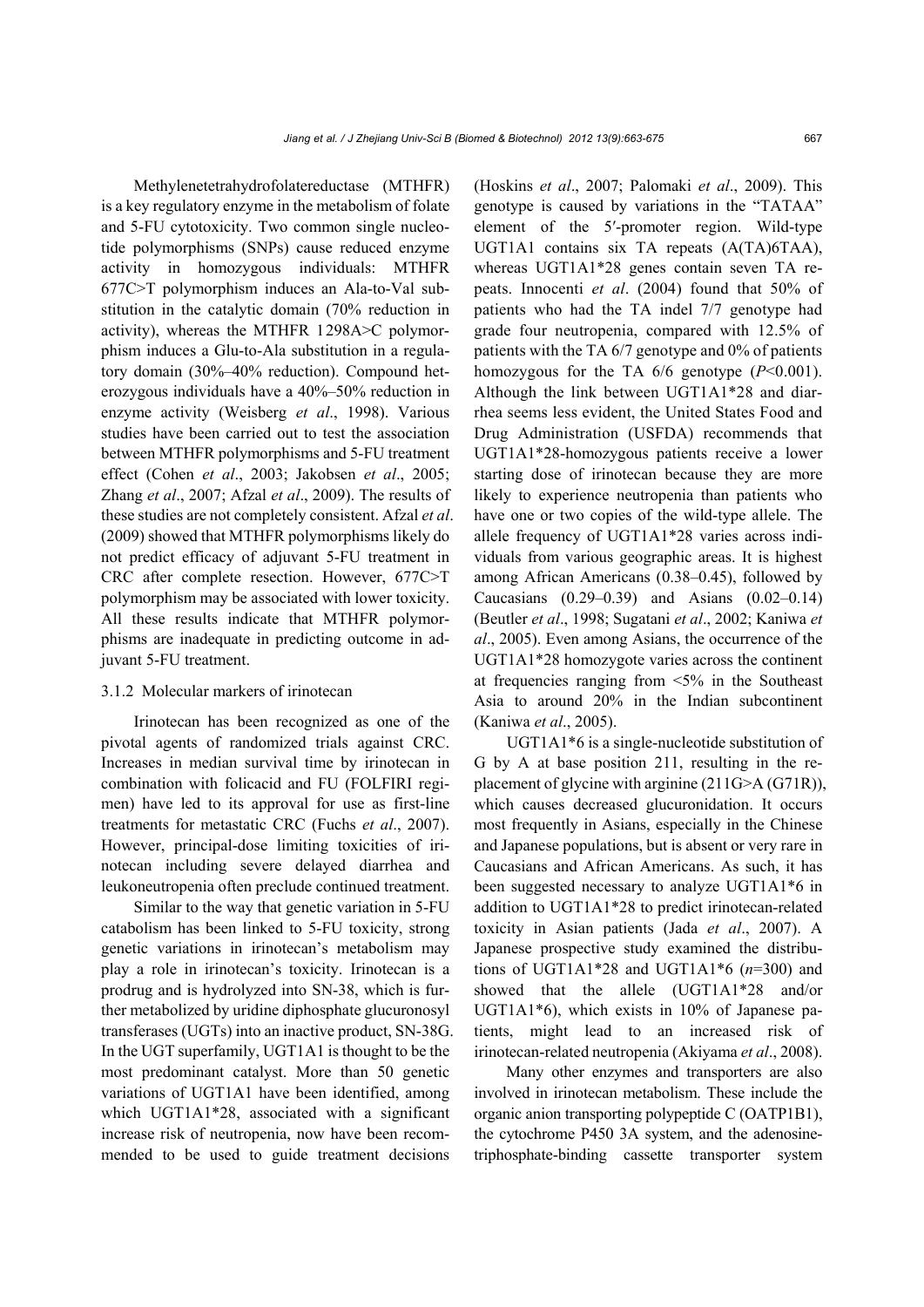(Innocenti *et al*., 2009). Continued efforts toward discovering irinotecan metabolism genotype sets and haplotypes must be made before personalized dosing of irinotecan becomes common practice.

## 3.1.3 Molecular markers of oxaliplatin

Oxaliplatin is one of the most widely used agents in adjuvant and palliative chemotherapy in patients with CRC. However, oxaliplatin-induced chronic neuropathy and intrinsic and acquired resistance continue to be problematic. SNPs involved in drug metabolism and DNA repair systems, including nucleotide excision repair (NER) and base excision repair (BER), have been investigated for associations with clinical outcomes and oxaliplatin toxicity (Moreno *et al*., 2006; Yin *et al*., 2011).

Glutathione *S*-transferase P1 (GSTP1) is an important host-defense molecule against a range of toxins including oxaliplatin, which participates directly in the detoxification of platinum compounds. An A-to-G polymorphism at codon 105 of the GSTP1 gene alters the specificity and activity of the GSTP1 enzyme by changing isoleucine (Ile) to valine (Val). This influences the geometry of the hydrophobic binding site of the enzyme. The relationship between GSTP1 Ile105Val polymorphisms and survival or therapeutic response in CRC patients remains controversial. However, most studies have shown consistent results, indicating that GSTP1 Ile105Val polymorphism is associated with the risk of oxaliplatin-induced neuropathy, which is cumulative and dose-limiting (Lecomte *et al*., 2006; Mcleod *et al*., 2010). Inada *et al*. (2010) first analyzed the association of the excision repair cross-complementing group 1 (ERCC1) and GSTP1 polymorphisms against the time elapsed before onset of neuropathy and found that GSTP1 Ile105Val and ERCC1 C118T polymorphisms were more strongly related to the time until onset of neuropathy than to the grade of toxicity in CRC patients who received oxaliplatin-based chemotherapy.

NER pathways, which include ERCC1 and ERCC2 or XPD, play a decisive role in platinumbased chemotherapeutic efficacy by repairing drug-produced DNA damage (Weaver *et al*., 2005). Because previous published reports of an association between NER SNPs and clinical outcomes of platinum-based chemotherapy from individual studies

were not consistent, Yin *et al*. (2011) carried out a meta-analysis of gastric cancer and CRC for the commonly studied polymorphisms ERCC1 C118T and ERCC2 T751G. They found consistent and clinically substantial risks to be associated with TR, PFS, and OS in oxaliplatin-treated gastric cancer and CRC patients, though exact levels of risk varied along ethnic lines. For ERCC1 C118T, the T allele was found to be associated with reduced response and poor PFS and OS in Asians. For ERCC2 T751G, the G allele was associated with reduced response and poor PFS and OS in Caucasians. Results showed that ERCC1 C118T and ERCC2 T751G polymorphisms are useful predictive factors in the oxaliplatin-based treatment of CRC.

Another noteworthy pathway involves the X-ray repair cross-complementing group 1 (XRCC1), which is a rate-limiting member of the BER family. It interacts with other proteins involved in several stages of BER pathways, including repairing specific base damage caused by oxaliplatin (Moreno *et al*., 2006). Suh *et al*. (2006) showed that XRCC1 Arg399Gln was a significant predictive factor for the response to FOLFOX chemotherapy and short-term survival in Asian mCRC patients.

However, this predictive value of XRCC1 Arg399Gln (1196G>A) was inconsistent with the results from a multiple genetic polymorphism study of biomarkers to predict response to a fluorouraciloxaliplatin regimen in patients with metastatic CRC (Lamas *et al*., 2011). It is a frequent phenomenon in biomarker research. For example, the use of a comprehensive panel of biomarkers to predict response to the combination chemotherapy regimens, the biomarkers with potential predictive values for 5-FU, such as ThS, DPD, and MTHFR have also failed to show clinical association with OS and/or PFS in CRC patients treated with first-line FOLFOX-4 regimens (Huang *et al*., 2011). This research showed that genetic polymorphisms of ERCC1 and XRCC1 might be useful in predicting clinical outcomes in Taiwanese mCRC patients treated with FOLFOX-4.

## **3.2 Biomarkers for targeted therapy**

#### 3.2.1 Molecular markers of EGFR inhibitors

The EGFR is a tyrosine kinase receptor from the ErbB family. It is abnormally activated in epithelial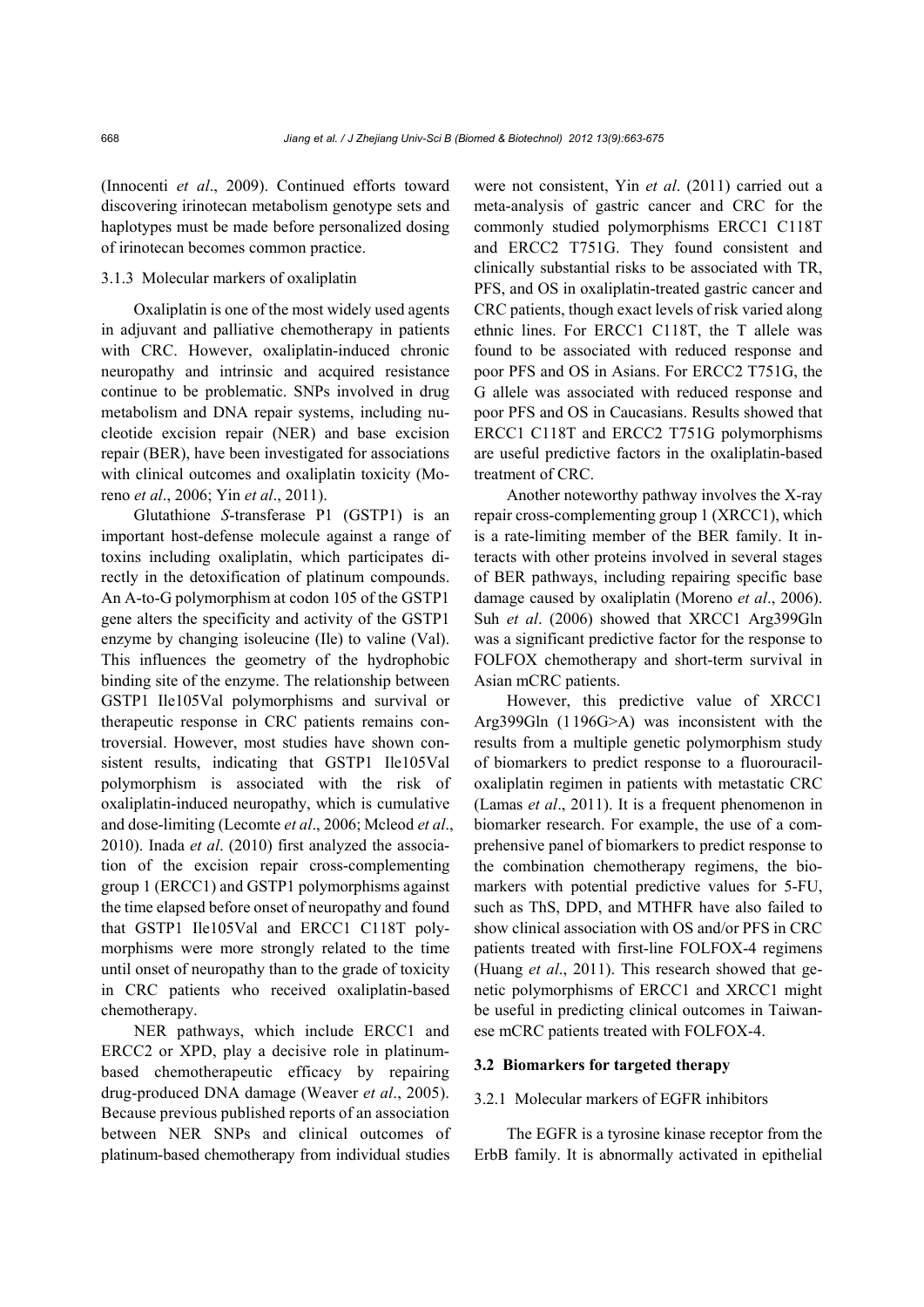tumors, including 25%–80% of CRCs (Mayer *et al*., 1993). Monoclonal antibodies specifically inhibiting EGFR, such as cetuximab and panitumumab, are now an integral part of CRC therapy. Clinical evidence has shown a correlation between the severity of rash, a common side effect of these agents, and response to the therapy (Segaert *et al*., 2009). This information, however, cannot help clinicians optimize their selection of patients. The EGFR-I's small responsive patient population and high costs have pushed clinicians to investigate other predictive biomarkers.

It is now clear that tumor growth can be driven by constitutive activation of signaling pathways downstream of the EGFR, such as the RAS-MAPK and phosphatidylinositol 3-kinase (PI3K) pathways (Scaltriti and Baselga, 2006). Oncogenic activation of components in these pathways can bypass the EGFR-driven signaling cascade and impair the clinical efficacy of anti-EGFR monoclonal antibodies. Such activation can occur via mutations in oncogenes such as *KRAS* and *BRAF* on one side of the EGFR-mediated pathway and by *PIK3CA* mutations and loss of tumor suppressor genes, such as *PTEN* on the opposite side of the cascade. Lièvre *et al*. (2006) first reported a link between *KRAS* mutations and a lack of response to EGFR-targeted monoclonal antibodies. Data from a number of large randomized phase II and III trials have provided convincing evidence that activated mutations of *KRAS*, which account for 35%–55% of sporadic CRC, predict lack of response to anti-EGFR monoclonal antibody treatment, regardless of first-line FOLFOX (folinic acid, fluorouracil, and oxaliplatin), FOLFIRI (folinic acid, fluorouracil, and irinotecan), or EGFR-I monotherapy (Karapetis *et al*., 2008; Bokemeyer *et al*., 2009). The osteoporosis and ultrasound study (OPUS) indicated that the addition of EGFR-targeted treatment to chemotherapy might even be detrimental to patients with *KRAS* mutations (Bokemeyer *et al*., 2009). More recently, it has been suggested that not all *KRAS* mutations have equal effects on EGFR therapy. Patients with a *G13D* mutation showed superior survival over patients with other *KRAS* mutations (de Roock *et al*., 2010a). Despite this predictive impact, *KRAS* mutations do not appear to confer any prognostic value in CRC patients (Walther *et al*., 2009). *KRAS* testing is now being integrated into clinical practice. The identification of wild-type *KRAS* as a selection

biomarker for panitumumab and cetuximab therapy represents an important step toward fulfilling the promise of individualized treatment for metastatic CRC.

More than 50% of patients bearing wild-type (WT) *KRAS* expressed resistance to panitumumab and cetuximab (Khambata-Ford *et al*., 2007). Because of the complexity of the EGFR signaling system, no one biomarker can be identified to reveal which patients will benefit from anti-EGFR therapy in practice. It is likely that predictive algorithms that incorporate several molecular biomarkers will be developed for metastatic CRC. For instance, combining analysis of *KRAS* status with *BRAF* and *PIK3CA* status and *PTEN* expression may identify about 70% of CRC patients who are unlikely to respond to EGFR-I (Siena *et al*., 2009). de Roock *et al*. (2010b) showed that response rates improve from 36.3% in *KRAS*-WT to 41.2% in the *KRAS*/ *BRAF*/*NRAS*/*PIK3CA* exon20 WT subpopulation. However, these additional biomarkers require further validation before incorporation into clinical practice.

The initial assumption that EGFR overexpression, as assessed by immunohistochemistry, would predict response to anti-EGFR therapies has not been supported by studies (Walther *et al*., 2009). There is evidence that tumors with an increased *EGFR* gene copies, as assessed by fluorescence in situ hybridization (FISH) or chromogenic in situ hybridization (CISH), may predict increased likelihood of response (Sartore-Bianchi *et al*., 2007). These data suggest that patients with fewer than three *EGFR* gene copies per nucleus are less likely to respond to EGFR-I. Further research on larger groups of patients is required to validate this biomarker (Moroni *et al*., 2008).

#### 3.2.2 Molecular markers of VEGF inhibitor

Vascular endothelial growth factor (VEGF) plays a pivotal role in cancer neoangiogenesis and its role in cancer including CRC growth and development has been extensively documented (Stockmann *et al*., 2008). Several anti-VEGF therapies, such as bevacizumab, sunitinib, and sorafenib have been developed. MoAb bevacizumab is currently the only antiangiogenic agent licensed by the USFDA for use in mCRC. Hurwitz *et al*. (2004) demonstrated that bevacizumab significantly improved OS in mCRC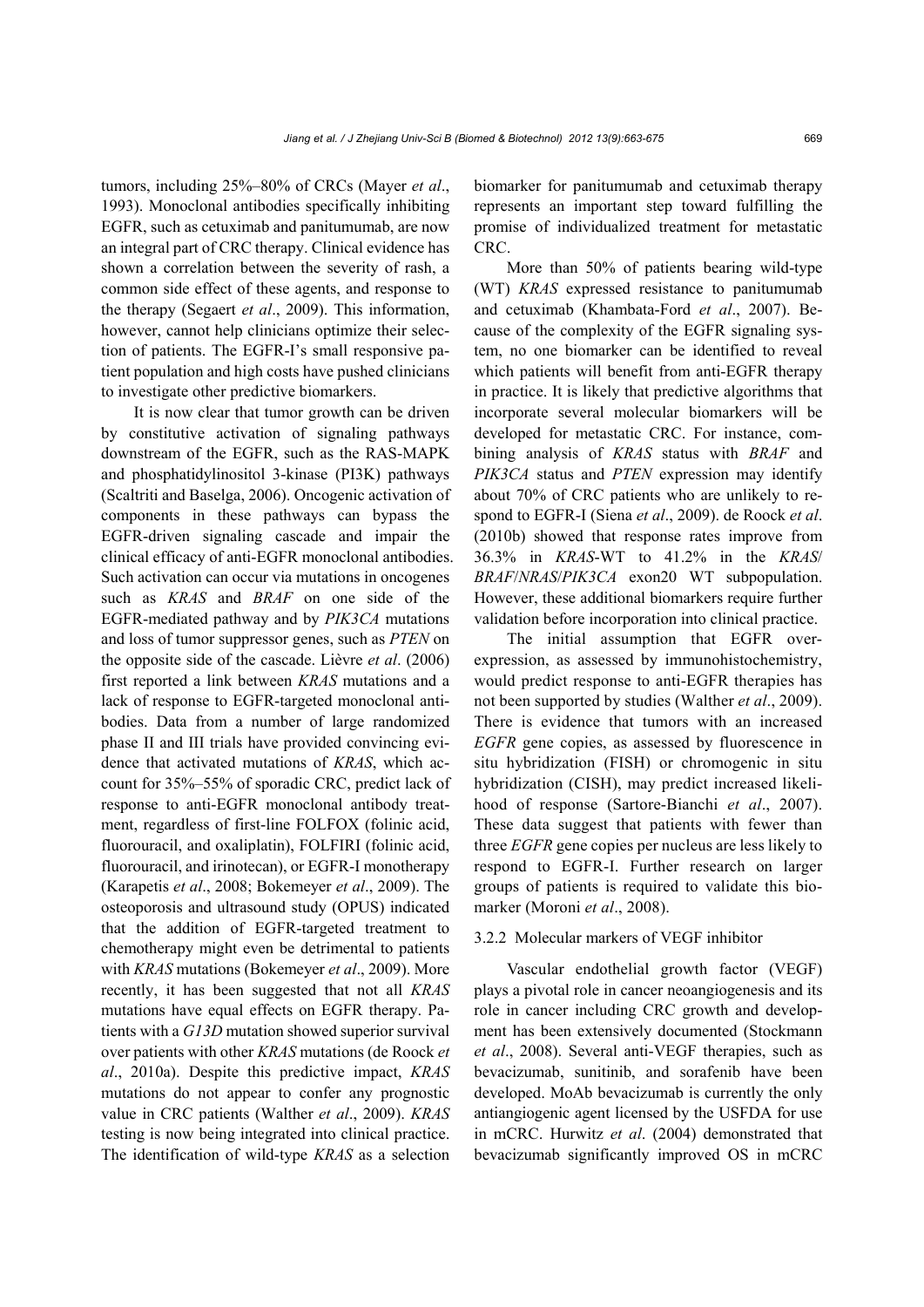patients, with median OS (mOS) of 20.3 months in patients receiving irinotecan, bolus fluorouracil, and leucovorin (IFL) plus bevacizumab, relative to 15.6 months in patients who received IFL alone. They also retrospectively analyzed plasma and tumor VEGF levels and *KRAS* mutational status but found no association between these biomakers and survival benefits from bevacizumab (Hurwitz *et al*., 2009).

Scartozzi *et al*. (2009) suggested a possible correlation between bevacizumab-induced hypertension and clinical outcomes in CRC patients treated with first-line bevacizumab. Unlike other targeted therapies, however, no molecular biomarkers clearly predict bevacizumab efficacy. Recent studies have investigated the influence of *VEGF* gene polymorphisms (VGPs) on the response to bevacizumab in breast and ovarian cancer (Schneider *et al*., 2008; Schultheis *et al*., 2008). Formica *et al*. (2011) first reported a predictive value for PFS of VGPs located in the promoter/5′ UTR in bevacizumab-treated mCRC patients. They investigated eight VGPs showing the highest polymorphic rates and found a statistically significant association between germline −2578, −1512, −1451, −1411, −460, −152, and −1154 VGPs and PFS. They also found a significant association between germline VGP −634 and objective response rate (ORR), but

not between VGP –634 and PFS. The study was, however, retrospective with a small sample size (*n*=40). Prospective trials with larger sample sizes assessing chemotherapy+bevacizumab versus chemotherapy alone are required to definitively determine how predictive VGPs are in mCRC.

## **4 Future perspectives**

The identification of biomarkers that would help clinicians practice personalized medicine in CRC is a more complex process than was previously believed. Biomarkers have been the subject of many published papers, but other than *KRAS* mutation and *UGT1A1\*28* polymorphism, no widely accepted molecular markers of prognosis and prediction have found their way into clinical decision-making (Table 1).

One reason may be due to the complex process of biomarker research, which often involves three steps (Fig. 1). First, the potential biomarkers must be identified through a retrospective study (the "training set"). Subsequently, the potential biomarkers must be confirmed in another population (the "confirmation set"). Finally, the biomarkers must be validated through prospective, randomized controlled trials (the "validation set"). The majority of translational studies



**Fig. 1 Process of biomarker research**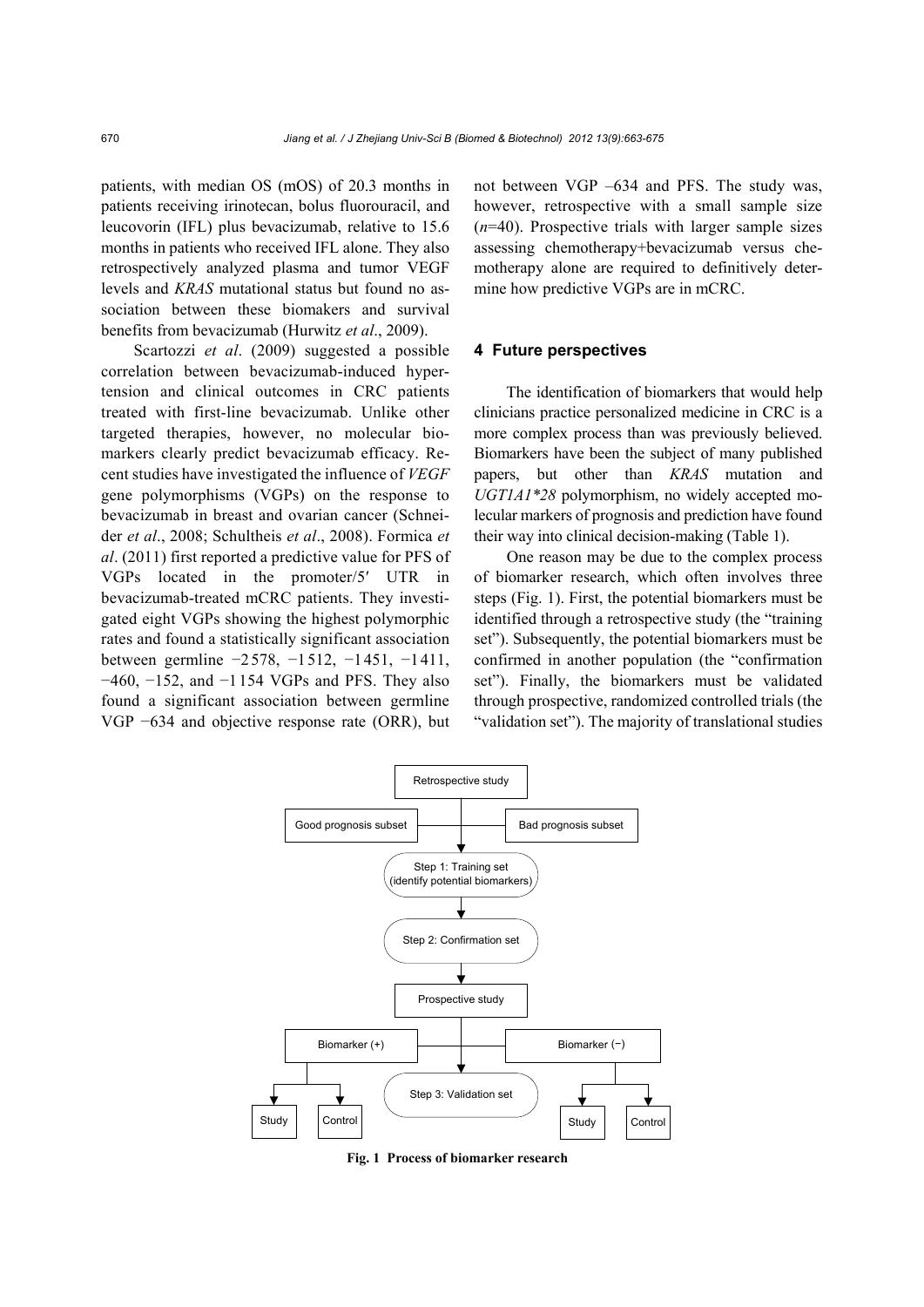of biomarkers are small, retrospective studies with training and confirmation sets, with poorly defined protocols for sample collection and insufficient statistical power. These studies have a high risk of bias, resulting in unreliable conclusions. Few biomarker studies have gone through validation sets. Randomized controlled trials are needed, in which specimens are collected, processed, and archived using generic standard operating procedures (SOPs).

With the advent of combination regimens, the process of elucidating net outcomes of various biomarker polymorphisms that alter the efficacy and toxicity of combination regimens has become more complex. Studies aimed at examining the feasibility of multigene predictors of drug response combination regimens such as *FOLFOX*, *FOLFIRI* are still rare.

There is no standard method of evaluating corresponding biomarkers. For example, studies have shown that tumors with increased *EGFR* gene copies, as assessed by FISH or CISH, may predict increased response to EGFR-I in mCRC patients. However, when *EGFR* gene copies were evaluated by polymerase chain reaction, no association was found between this parameter and the clinical outcomes of panitumumab- or cetuximab-based treatment (Moroni *et al*., 2005; de Roock *et al*., 2008). This may be because of tumor DNA dilution by DNA from normal cells during DNA extraction. These results limit the predictive value in the number of *EGFR* gene copies.

In conclusion, the quest for prognostic and predictive biomarkers has allowed more rational use of medication, which should provide benefits to patients and health-care providers alike by sparing patients unnecessary treatment and allowing better use of health care resources. Prospective biomarker-driven studies are now under way, moving beyond singlegene polymorphisms to a more comprehensive evaluation of pathways to identify genomic variants and patterns via high-throughput molecular technology. The community, however, is still a long way from true personalized medicine.

#### **References**

- Afzal, S., Jensen, S.A., Vainer, B., Vogel, U., Matsen, J.P., Sørensen, J.B., Andersen, P.K., Poulsen, H.E., 2009. MTHFR polymorphisms and 5-FU-based adjuvant chemotherapy in colorectal cancer. *Ann*. *Oncol*., **20**(10): 1660-1666. [doi:10.1093/annonc/mdp046]
- Akiyama, Y., Fujita, K., Nagashima, F., Yamamoto, W., Endo,

H., Sunakawa, Y., Yamashita, K., Ishida, H., Mizuno, K., Araki, K., *et al*., 2008. Genetic testing for UGT1A1\*28 and \*6 in Japanese patients who receive irinotecan chemotherapy. *Ann*. *Oncol*., **19**(12):2089-2090. [doi:10. 1093/annonc/mdn645]

- Andreetta, C., Puppin, C., Minisini, A., Valent, F., Pegolo, E., Damante, G., di Loreto, C., Pizzolitto, S., Pandolfi, M., Fasola, G., *et al*., 2009. Thymidine phosphorylase expression and benefit from capecitabine in patients with advanced breast cancer. *Ann*. *Oncol*., **20**(2):265-271. [doi:10.1093/annonc/mdn592]
- Best, L., Simmonds, P., Baughan, C., Buchanan, R., Davis, C., Fentiman, I., George, S., Gosney, M., Northover, J., Williams, C., 2000. Palliative chemotherapy for advanced or metastatic colorectal cancer. *Cochrane Database Syst*. *Rev*., (2):CD001545. [doi:10.1002/14651858.CD001545]
- Beutler, E., Gelbart, T., Demina, A., 1998. Racial variability in the UDP-glucuronosyltransferase 1 (UGT1A1) promoter: a balanced polymorphism for regulation of bilirubin metabolism? *PNAS*, **95**(14):8170-8174.
- Bokemeyer, C., Bondarenko, I., Makhson, A., Hartmann, J.T., Aparicio, J., de Braud, F., Donea, S., Ludwig, H., Schuch, G., Stroh, C., *et al*., 2009. Fluorouracil, leucovorin, and oxaliplatin with and without cetuximab in the first-line treatment of metastatic colorectal cancer. *J*. *Clin*. *Oncol*., **27**(5):663-671. [doi:10.1200/JCO.2008.20.8397]
- Boland, C.R., Thibodeau, S.N., Hamilton, S.R., Sidransky, D., Eshleman, J.R., Burt, R.W., Meltzer, S.J., Rodriguez-Bigas, M.A., Fodde, R., Ranzani, G.N., *et al*., 1998. A national cancer institute workshop on microsatellite instability for cancer detection and familial predisposition: development of international criteria for the determination of microsatellite instability in colorectal cancer. *Cancer Res*., **58**(22):5248-5257.
- Cassidy, J., Tabernero, J., Twelves, C., Brunet, R., Butts, C., Conroy, T., Debraud, F., Figer, A., Grossmann, J., Sawada, N., *et al*., 2004. XELOX (capecitabine plus oxaliplatin): active first-line therapy for patients with metastatic colorectal cancer. *J*. *Clin*. *Oncol*., **22**(11): 2084-2091. [doi:10.1200/JCO.2004.11.069]
- Chibaudel, B., Tournigand, C., André, T., Larsen, A.K., de Gramont, A., 2010. Targeted therapies as adjuvant treatment for early-stage colorectal cancer: first impressions and clinical questions. *Clin*. *Colorectal Cancer*, **9**(5):269-273. [doi:10.3816/CCC.2010.n.039]
- Cohen, V., Panet-Raymond, V., Sabbaghian, N., Morin, I., Batist, G., Rozen, R., 2003. Methylenetetrahydrofolate reductase polymorphism in advanced colorectal cancer: a novel genomic predictor of clinical response to fluoropyrimidine-based chemotherapy. *Clin*. *Cancer Res*., **9**(5):1611-1615.
- Colucci, G., Gebbia, V., Paoletti, G., Giuliani, F., Caruso, M., Gebbia, N., Cartenì, G., Agostara, B., Pezzella, G., Manzione, L., *et al*., 2005. Phase III randomized trial of FOLFIRI versus FOLFOX4 in the treatment of advanced colorectal cancer: a multicenter study of the Gruppo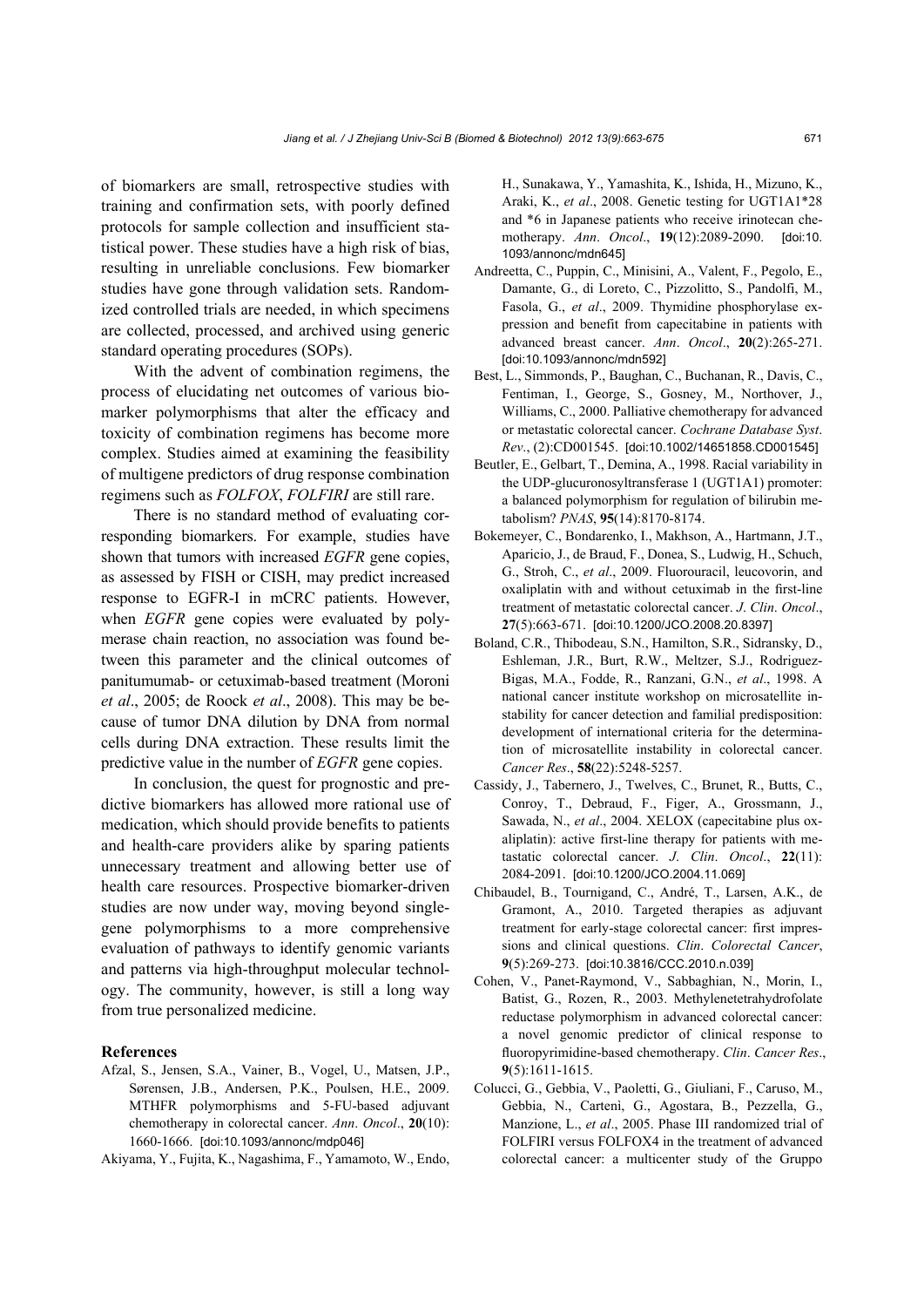Oncologico Dell′Italia Meridionale. *J*. *Clin*. *Oncol*., **23**(22):4866-4875. [doi:10.1200/JCO.2005.07.113]

- Coursier, S., Martelet, S., Guillermet, A., Emptoz, J., Villier, C., Bontemps, H., 2010. Severe toxicity following capecitabine administration because of dihydropyrimidine deshydrogenase (DPD) deficiency. *Gastroenterol*. *Clin*. *Biol*., **34**(3):218-223. [doi:10.1016/j.gcb.2009.08.014]
- de Roock, W., Piessevaux, H., de Schutter, J., Janssens, M., de Hertogh, G., Personeni, N., Biesmans, B., van Laethem, J.L., Peeters, M., Humblet, Y., *et al*., 2008. KRAS wild-type state predicts survival and is associated to early radiological response in metastatic colorectal cancer treated with cetuximab. *Ann*. *Oncol*., **19**(3): 508-515. [doi:10.1093/annonc/mdm496]
- de Roock, W., Jonker, D.J., di Nicolantonio, F., Sartore-Bianchi, A., Tu, D., Siena, S., Lamba, S., Arena, S., Frattini, M., Piessevaux, H., *et al*., 2010a. Association of KRAS p.G13D mutation with outcome in patients with chemotherapy-refractory metastatic colorectal cancer treated with cetuximab. *JAMA*, **304**(16):1812-1820. [doi:10.1001/jama.2010.1535]
- de Roock, W., Claes, B., Bernasconi, D., de Schutter, J., Biesmans, B., Fountzilas, G., Kalogeras, K.T., Kotoula, V., Papamichael, D., Laurent-Puig, P., *et al*., 2010b. Effects of KRAS, BRAF, NRAS, and PIK3A, mutations on the efficacy of cetuximab plus chemotherapy in chemotehrapy-refractory metastatic colorectal cancer: a retrospective consortium analysis. *Lancet Oncol*., **11**(8):753-762. [doi:10.1016/S1470-2045(10)70130-3]
- Diep, C.B., Thorstensen, L., Meling, G.I., Skovlund, E., Rognum, T.O., Lothe, R.A., 2003. Genetic tumor markers with prognostic impact in Dukes' stages B and C colorectal cancer patients. *J*. *Clin*. *Oncol*., **21**(5):820-829. [doi:10.1200/JCO.2003.05.190]
- Eschrich, S., Yang, I., Bloom, G., Kwong, K.Y., Boulware, D., Cantor, A., Coppola, D., Kruhøffer, M., Aaltonen, L., Orntoft, T.F., *et al*., 2005. Molecular staging for survival prediction of colorectal cancer patients. *J*. *Clin*. *Oncol*., **23**(15):3526-3535. [doi:10.1200/JCO.2005.00.695]
- Formica, V., Palmirotta, R., del Monte, G., Savonarola, A., Ludovici, G., de Marchis, M.L., Grenga, I., Schirru, M., Guadagni, F., Roselli, M., 2011. Predictive value of *VEGF* gene polymorphisms for metastatic colorectal cancer patients receiving first-line treatment including fluorouracil, irinotecan, and bevacizumab. *Int*. *J*. *Colorectal Dis*., **26**(2):143-151. [doi:10.1007/s00384-010- 1108-1]
- French, A.J., Sargent, D.J., Burgart, L.J., Foster, N.R., Kabat, B.F., Goldberg, R., Shepherd, L., Windschitl, H.E., Thibodeau, S.N., 2008. Prognostic significance of defective mismatch repair and BRAF V600E in patients with colon cancer. *Clin*. *Cancer Res*., **14**(11):3408-3415. [doi:10.1158/1078-0432.CCR-07-1489]
- Fuchs, C.S., Marshall, J., Mitchell, E., Wierzbicki, R., Ganju, V., Jeffery, M., Schulz, J., Richards, D., Soufi-Mahjoubi, R., Wang, B., *et al*., 2007. Randomized, controlled trial of irinotecan plus infusional, bolus, or oral fluoropyrimidines in

first-line treatment of metastatic colorectal cancer: results from the BICC-C study. *J*. *Clin*. *Oncol*., **25**(30):4779-4786. [doi:10.1200/JCO.2007.11.3357]

- Gao, J., Lu, M., Yu, J.W., Li, Y.Y., Shen, L., 2011. Thymidine Phosphorylase/β-tubulin III expressions predict the response in Chinese advanced gastric cancer patients receiving first-line capecitabine plus paclitaxel. *BMC Cancer*, **11**:177. [doi:10.1186/1471-2407-11-177]
- Garman, K.S., Acharya, C.R., Edelman, E., Grade, M., Gaedcke, J., Sud, S., Barry, W., Diehl, A.M., Provenzale, D., Ginsburg, G.S., *et al*., 2008. A genomic approach to colon cancer risk stratification yields biologic insights into therapeutic opportunities. *PNAS*, **105**(49): 19432-19437. [doi:10.1073/pnas.0806674105]
- Gill, S., Loprinzi, C.L., Sargent, D.J., Thomé, S.D., Alberts, S.R., Haller, D.G., Benedetti, J., Francini, G., Shepherd, L.E., Francois, S.J., *et al*., 2004. Pooled analysis of fluorouracil-based adjuvant therapy for stage II and III colon cancer: who benefits and by how much? *J*. *Clin*. *Oncol*., **22**(10):1797-1806. [doi:10.1200/JCO.2004.09.059]
- Gray, R., Barnwell, J., McConkey, C., Hills, R.K., Williams, N.S., Kerr, D.J., 2007. Adjuvant chemotherapy versus observation in patients with colorectal cancer: a randomised study. *Lancet*, **370**(9604):2020-2029. [doi:10. 1016/S0140-6736(07)61866-2]
- Gray, R.G., Quirke, P., Handley, K., Lopatin, M., Magill, L., Baehner, F.L., Beaumont, C., Clark-Langone, K.M., Yoshizawa, C.N., Lee, M., *et al*., 2011. Validation study of a quantitative multigene reverse transcriptasepolymerase chain reaction assay for assessment of recurrence risk in patients with stage II colon cancer. *J*. *Clin*. *Oncol*., **29**(35):4611-4619. [doi:10.1200/JCO.2010. 32.8732]
- Hoskins, J.M., Goldberg, R.M., Qu, P., Ibrahim, J.G., McLeod, H.L., 2007. UGT1A1\*28 genotype and irinotecaninduced neutropenia: dose matters. *J*. *Natl*. *Cancer Inst*., **99**(17):1290-1295. [doi:10.1093/jnci/djm115]
- Hotta, T., Taniguchi, K., Kobayashi, Y., Johata, K., Sahara, M., Naka, T., Watanabe, T., Ochiai, M., Tanimura, H., Tsubota, Y.T., 2004. Increased expression of thymidine phosphorylase in tumor tissue in proportion to TP-expression in primary normal tissue. *Oncol*. *Rep*., **12**(3):539-541.
- Huang, M.Y., Huang, M.L., Chen, M.J., Lu, C.Y., Chen, C.F., Tsai, P.C., Chuang, S.C., Hou, M.F., Lin, S.R., Wang, J.Y., 2011. Multiple genetic polymorphisms in the prediction of clinical outcome of metastatic colorectal cancer patients treated with first-line FOLFOX-4 chemotherapy. *Pharmacogenet*. *Genomics*, **21**(1):18-25. [doi:10.1097/ FPC.0b013e3283415124]
- Hurwitz, H., Fehrenbacher, L., Novotny, W., Cartwright, T., Hainsworth, J., Heim, W., Berlin, J., Baron, A., Griffing, S., Holmgren, E., *et al*., 2004. Bevacizumab plus irinotecan, fluorouracil, and leucovorin for metastatic colorectal cancer. *N*. *Engl*. *J*. *Med*., **350**:2335-2342. [doi:10.1056/NEJMoa032691]
- Hurwitz, H.I., Yi, J., Ince, W., Novotny, W.F., Rosen, O., 2009.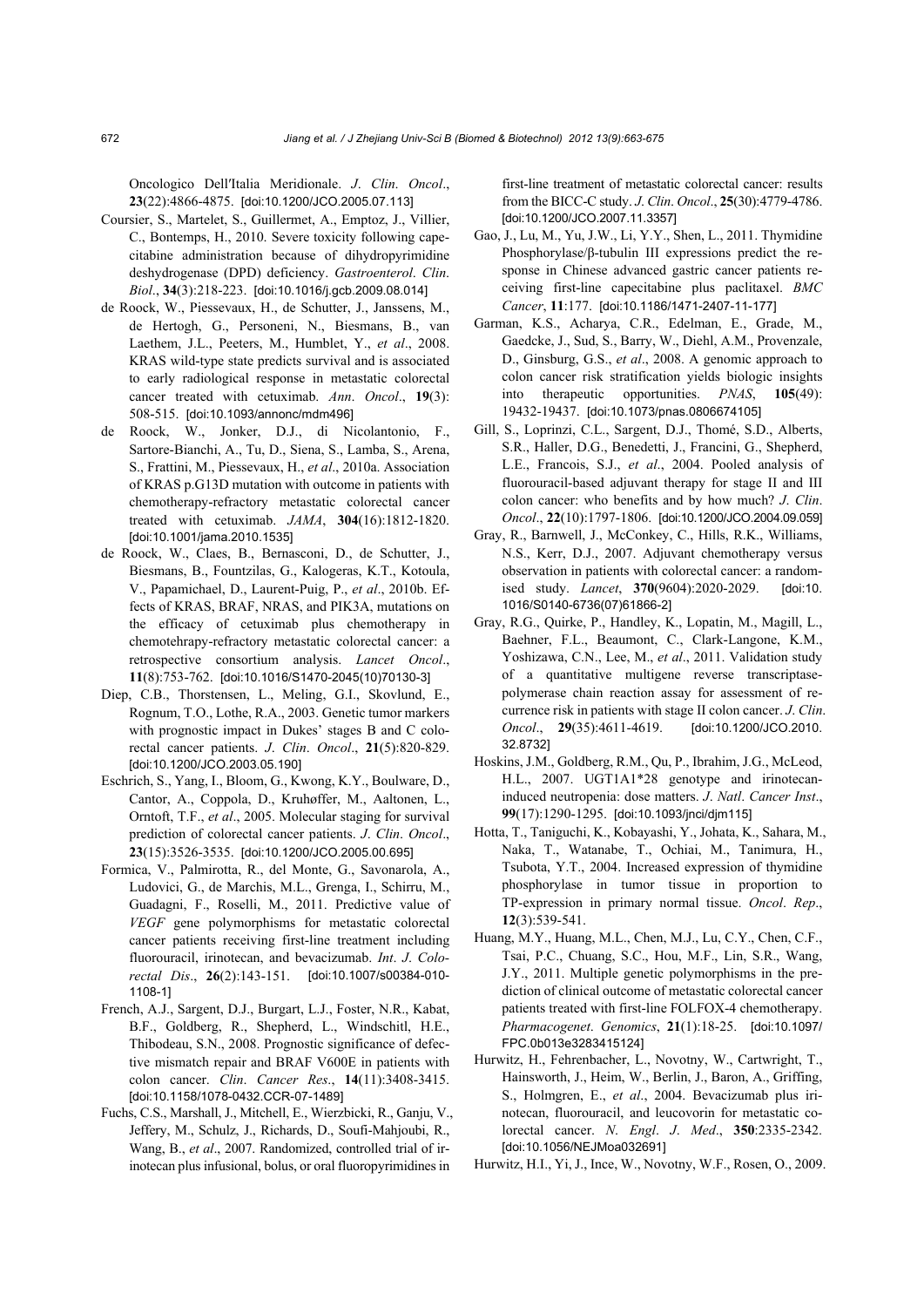The clinical benefit of bevacizumab in metastatic colorectal cancer is independent of *KRAS* mutation status: analysis of a phase III study of bevacizumab with chemotherapy in previously untreated metastatic colorectal cancer. *Oncologist*, **14**(1):22-28. [doi:10.1634/theon cologist.2008-0213]

- Iacopetta, B., Russo, A., Bazan, V., Dardanoni, G., Gebbia, N., Soussi, T., Kerr, D., Elsaleh, H., Soong, R., Kandioler, D., *et al*., 2006. Functional categories of TP53 mutation in colorectal cancer: results of an International Collaborative Study. *Ann*. *Oncol*., **17**(5):842-847. [doi:10.1093/ annonc/mdl035]
- Inada, M., Sato, M., Morita, S., Kitagawa, K., Kawada, K., Mitsuma, A., Sawaki, M., Fujita, K., Ando, Y., 2010. Associations between oxaliplatin-induced peripheral neuropathy and polymorphisms of the *ERCC1* and *GSTP1* genes. *Int*. *J*. *Clin*. *Pharmacol*. *Ther*., **48**(11): 729-734. [doi:10.5414/CPP48729]
- Innocenti, F., Undevia, S.D., Iyer, L., Chen, P.X., Das, S., Kocherginsky, M., Karrison, T., Janisch, L., Ramírez, J., Rudin, C.M., *et al*., 2004. Genetic variants in the UDP-glucuronosyltransferase *1A1* gene predict the risk of severe neutropenia of irinotecan. *J*. *Clin*. *Oncol*., **22**(8): 1382-1388. [doi:10.1200/JCO.2004.07.173]
- Innocenti, F., Kroetz, D.L., Schuetz, E., Dolan, M.E., Ramírez, J., Relling, M., Chen, P., Das, S., Rosner, G.L., Ratain, M.J., 2009. Comprehensive pharmacogenetic analysis of irinotecan neutropenia and pharmacokinetics. *J*. *Clin*. *Oncol*., **27**(16):2604-2614. [doi:10.1200/JCO.2008.20. 6300]
- Jada, S.R., Lim, R., Wong, C.I., Shu, X., Lee, S.C., Zhou, Q., Goh, B.C., Chowbay, B., 2007. Role of UGT1A1\*6, UGT1A1\*28 and ABCG2 c.421C>A polymorphisms in irinotecan induced neutropenia in Asian cancer patients. *Cancer Sci*., **98**(9):1461-1467. [doi:10.1111/j.1349-7006. 2007.00541.x]
- Jakobsen, A., Nielsen, J.N., Gyldenkerne, N., Lindeberg, J., 2005. Thymidylate synthase and methylenetetrahydrofolate reductase gene polymorphism in normal tissue as predictors of fluorouracil sensitivity. *J*. *Clin*. *Oncol*., **23**(7):1365-1369. [doi:10.1200/JCO.2005. 06.219]
- Jorissen, R.N., Gibbs, P., Christie, M., Prakash, S., Lipton, L., Desai, J., Kerr, D., Aaltonen, L.A., Arango, D., Kruhøffer, M., *et al*., 2009. Metastasis-associated gene expression changes predict poor outcomes in patients with Dukes stage B and C colorectal cancer. *Clin*. *Cancer Res*., **15**(24):7642-7651. [doi:10.1158/1078-0432.CCR-09-1431]
- Kalow, W., Tang, B., Endrenyi, L., 1998. Hypothesis: comparisons of inter- and intra-individual variations can substitute for twin studies in drug research. *Pharmacogenetics*, **8**(4):283-289.
- Kaniwa, N., Kurose, K., Jinno, H., Tanaka-Kagawa, T., Saito, Y., Saeki, M., Sawada, J., Tohkin, M., Hasegawa, R., 2005. Racial variability in haplotype frequencies of UGT1A1 and glucuronidation activity of a novel single nucleotide polymorphism 686C>T (P229L) found in an African-American. *Drug Metab*. *Dispos*., **33**(3):458-465.

[doi:10.1124/dmd.104.001800]

- Karapetis, C.S., Khambata-Ford, S., Jonker, D.J., O'Callaghan, C.J., Tu, D., Tebbutt, N.C., Simes, R.J., Chalchal, H., Shapiro, J.D., Robitaille, S., *et al*., 2008. *KRAS* mutations and benefit from cetuximab in advanced colorectal cancer. *N*. *Engl*. *J*. *Med*., **359**(17):1757-1765. [doi:10.1056/ NEJMoa0804385]
- Kawakami, K., Omura, K., Kanehira, E., Watanabe, Y., 1999. Polymorphic tandem repeats in the thymidylate synthase gene is associated with its protein expression in human gastrointestinal cancers. *Anticancer Res*., **19**(4B): 3249-3252.
- Khambata-Ford, S., Garrett, C.R., Meropol, N.J., Basik, M., Harbison, C.T., Wu, S., Wong, T.W., Huang, X., Takimoto, C.H., Godwin, A.K., *et al*., 2007. Expression of epiregulin and amphiregulin and *KRAS* mutation status predict disease control in metastatic colorectal cancer patients treated with cetuximab. *J*. *Clin*. *Oncol*., **25**(22): 3230-3237. [doi:10.1200/JCO.2006.10.5437]
- Köhne, C.H., Lenz, H.J., 2009. Chemotherapy with targeted agents for the treatment of metastatic colorectal cancer. *Oncologist*, **14**(5):478-488. [doi:10.1634/theoncologist. 2008-0202]
- Lamas, M.J., Duran, G., Balboa, E., Bernardez, B., Touris, M., Vidal, Y., Gallardo, E., Lopez, R., Carracedo, A., Barros, F., 2011. Use of a comprehensive panel of biomarkers to predict response to a fluorouracil-oxaliplatin regimen in patients with metastatic colorectal cancer. *Pharmacogenomics*, **12**(3):433-442. [doi:10.2217/pgs.10.196]
- Lecomte, T., Landi, B., Beaune, P., Laurent-Puig, P., Loriot, M.A., 2006. Glutathione S-transferase P1 polymorphism (Ile105Val) predicts cumulative neuropathy in patients receiving oxaliplatin-based chemotherapy. *Clin*. *Cancer Res*., **12**(10):3050-3056. [doi:10.1158/1078-0432.CCR-05-2076]
- Lièvre, A., Bachet, J.B., le Corre, D., Boige, V., Landi, B., Emile, J.F., Côté, J.F., Tomasic, G., Penna, C., Ducreux, M., *et al*., 2006. *KRAS* mutation status is predictive of response to cetuximab therapy in colorectal cancer. *Cancer Res*., **66**(8):3992-3995. [doi:10.1158/0008-5472. CAN-06-0191]
- Marsh, S., McLeod, H., 2001. Thymidylate synthase pharmacogenetics in colorectal cancer. *Clin*. *Colorectal*. *Cancer*, **1**(3):175-178. [doi:10.3816/CCC.2001.n.018]
- Mattison, L.K., Soong, R., Diasio, R.B., 2002. Implications of dihydropyrimidine dehydrogenase on 5-fluorouracil pharmacogenetics and pharmacogenomics. *Pharmacogenomics*, **3**(4):485-492. [doi:10.1517/14622416.3.4.485]
- Mayer, A., Takimoto, M., Fritz, E., Schellander, G., Kofler, K., Ludwig, H., 1993. The prognostic significance of proliferating cell nuclear antigen, epidermal growth factor receptor, and *mdr* gene expression in colorectal cancer. *Cancer*, **71**(8):2454-2460.
- Mcleod, H.L., Sargent, D.J., Marsh, S., Green, E.M., King, C.R., Fuchs, C.S., Ramanathan, R.K., Williamson, S.K., Findlay, B.P., Thibodeau, S.N., *et al.*, 2010. Pharmacogenetic predictors of adverse events and response to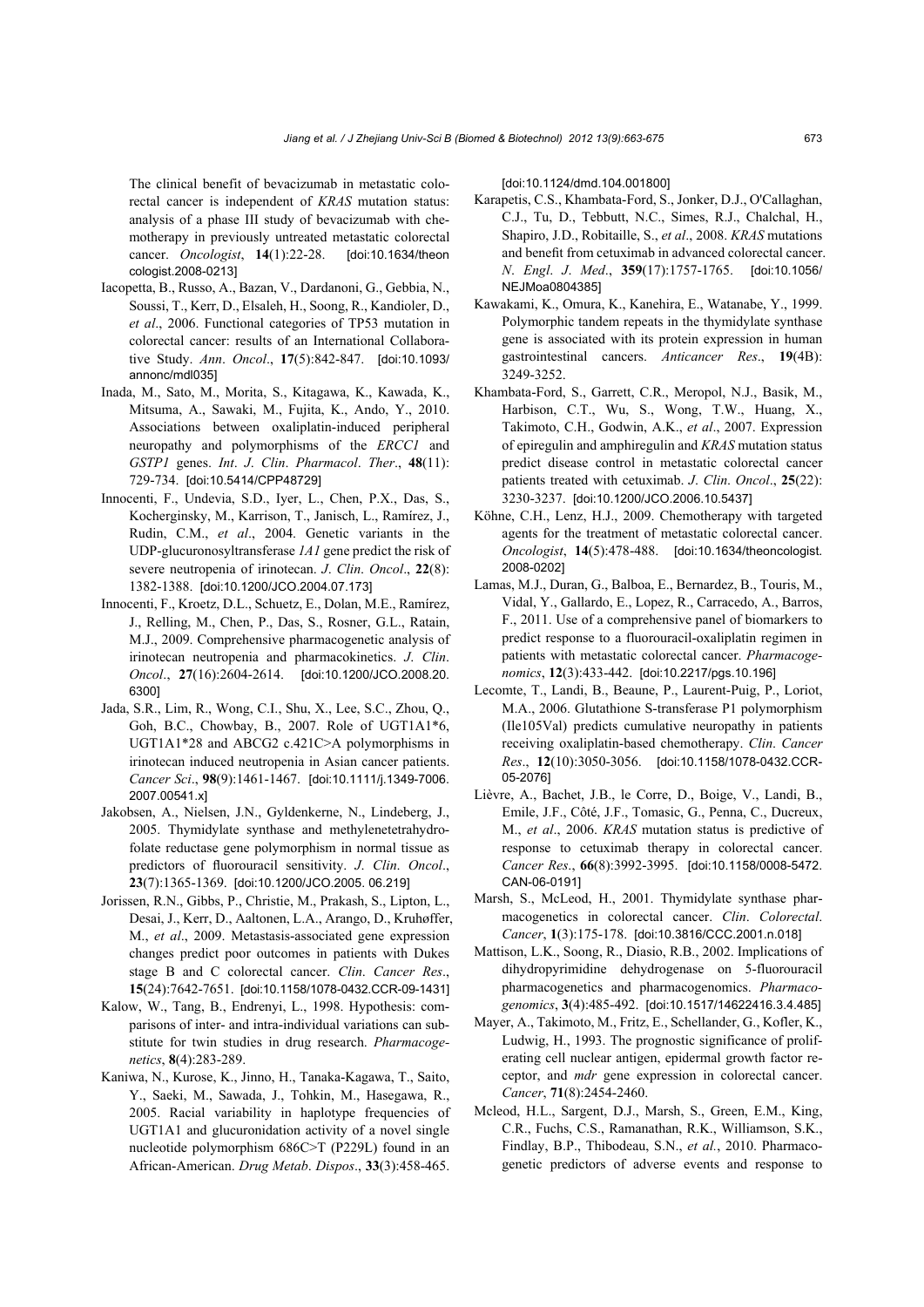chemotherapy in metastatic colorectal cancer: results from North American Gastrointestinal Intergroup Trial N9741. *J. Clin. Oncol*., **28**(20):3227-3233. [doi:10.1200/ JCO.2009.21.7943]

- Milano, G., Etienne, M.C., Pierrefite, V., Barberi-Heyob, M., Deporte-Fety, R., Renée, N., 1999. Dihydropyrimidine dehydrogenase deficiency and fluorouracil-related toxicity. *Br*. *J*. *Cancer*, **79**:627-630. [doi:10.1038/sj.bjc.669 0098]
- Moreno, V., Gemignani, F., Landi, S., Gioia-Patricola, L., Chabrier, A., Blanco, I., González, S., Guino, E., Capellà, G., Canzian, F., 2006. Polymorphisms in genes of nucleotide and base excision repair: risk and prognosis of colorectal cancer. *Clin*. *Cancer Res*., **12**(7Pt1): 2101-2108. [doi:10.1158/1078-0432.CCR-05-1363]
- Moroni, M., Veronese, S., Benvenuti, S., Marrapese, G., Sartore-Bianchi, A., di Nicolantonio, F., Gambacorta, M., Siena, S., Bardelli, A., 2005. Gene copy number for epidermal growth factor receptor (EGFR) and clinical response to antiEGFR treatment in colorectal cancer: a cohort study. *Lancet Oncol*., **6**(5):279-286. [doi:10.1016/ S1470-2045(05)70102-9]
- Moroni, M., Sartore-Bianchi, A., Veronese, S., Siena, S., 2008. EGFR FISH in colorectal cancer: what is the current reality? *Lancet Oncol*., **9**(5):402-403. [doi:10.1016/ S1470-2045(08)70109-8]
- O′Connell, M.J., Lavery, I., Yothers, G., Paik, S., Clark-Langone, K.M., Lopatin, M., Watson, D., Baehner, F.L., Shak, S., Baker, J., *et al*., 2010. Relationship between tumor gene expression and recurrence in four independent studies of patients with stage II/III colon cancer treated with surgery alone or surgery plus adjuvant fluorouracil plus leucovorin. *J*. *Clin*. *Oncol*., **28**: 3937-3944. [doi:10.1200/JCO.2010.28.9538]
- Palomaki, G.E., Bradley, L.A., Douglas, M.P., Kolor, K., Dotson, W.D., 2009. Can UGT1A1 genotyping reduce morbidity and mortality in patients with metastatic colorectal cancer treated with irinotecan? An evidence-based review. *Genet*. *Med*., **11**(1):21-34. [doi:10.1097/GIM. 0b013e31818efd77]
- Petrioli, R., Bargagli, G., Lazzi, S., Pascucci, A., Francini, E., Bellan, C., Conca, R., Martellucci, I., Fiaschi, A.I., Lorenzi, B., *et al*., 2010. Thymidine phosphorylase expression in metastatic sites is predictive for response in patients with colorectal cancer treated with continuous oral capecitabine and biweekly oxaliplatin. *Anticancer Drugs*, **21**(3):313-319. [doi:10.1097/CAD.0b013e32833 4d88a]
- Popat, S., Hubner, R., Houlston, R.S., 2005. Systematic review of microsatellite instability and colorectal cancer prognosis. *J*. *Clin*. *Oncol*., **23**(3):609-618. [doi:10.1200/JCO. 2005.01.086]
- Raida, M., Schwabe, W., Hausler, P., van Kuilenburg, A.B., van Gennip, A.H., Behnke, D., Höffken, K., 2001. Prevalence of a common point mutation in the *dihydropyrimidine dehydrogenase* (*DPD*) gene within the 5′-splice donor site of intron 14 in patients with severe

5-fluorouracil (5-FU)-related toxicity compared with controls. *Clin*. *Cancer Res*., **7**(9):2832-2839.

- Rajagopalan, H., Bardelli, A., Lengauer, C., Kinzler, K.W., Vogelstein, B., Velculescu, V.E., 2002. Tumorigenesis: *RAF*/*RAS* oncogenes and mismatch-repair status. *Nature*, **418**(6901):934. [doi:10.1038/418934a]
- Ribic, C.M., Sargent, D.J., Moore, M.J., Thibodeau, S.N., French, A.J., Goldberg, R.M., Hamilton, S.R., Laurent-Puig, P., Gryfe, R., Shepherd, L.E., *et al*., 2003. Tumor microsatellite-instability status as a predictor of benefit from fluorouracil-based adjuvant chemotherapy for colon cancer. *N*. *Engl*. *J*. *Med*., **349**(3):247-257. [doi:10.1056/NEJMoa022289]
- Roth, A.D., Tejpar, S., Delorenzi, M., Yan, P., Fiocca, R., Klingbiel, D., Dietrich, D., Biesmans, B., Bodoky, G., Barone, C., *et al*., 2010. Prognostic role of *KRAS* and *BRAF* in stage II and III resected colon cancer: results of the translational study on the PETACC-3, EORTC 40993, SAKK 60-00 trial. *J*. *Clin*. *Oncol*., **28**(3):466-474. [doi:10.1200/JCO.2009.23.3452]
- Sartore-Bianchi, A., Moroni, M., Veronese, S., Carnaghi, C., Bajetta, E., Luppi, G., Sobrero, A., Barone, C., Cascinu, S., Colucci, G., *et al*., 2007. Epidermal growth factor receptor gene copy number and clinical outcome of metastatic colorectal cancer treated with panitumumab. *J*. *Clin*. *Oncol*., **25**(22):3238-3245. [doi:10.1200/JCO.2007. 11.5956]
- Scaltriti, M., Baselga, J., 2006. The epidermal growth factor receptor pathway: a model for targeted therapy. *Clin*. *Cancer Res*., **12**(18):5268-5272. [doi:10.1158/1078-0432. CCR-05-1554]
- Scartozzi, M., Galizia, E., Chiorrini, S., Giampieri, R., Berardi, R., Pierantoni, C., Cascinu, S., 2009. Arterial hypertension correlates with clinical outcome in colorectal cancer patients treated with first-line bevacizumab. *Ann*. *Oncol*., **20**(2):227-230. [doi:10.1093/annonc/mdn637]
- Schneider, B.P., Wang, M., Radovich, M., Sledge, G.W., Badve, S., Thor, A., Flockhart, D.A., Hancock, B., Davidson, N., Gralow, J., *et al*., 2008. Association of vascular endothelial growth factor and vascular endothelial growth factor receptor-2 genetic polymorphisms with outcome in a trial of paclitaxel compared with paclitaxel plus bevacizumab in advanced breast cancer: ECOG 2100. *J*. *Clin*. *Oncol*., **26**(28):4672-4678. [doi:10.1200/ JCO.2008.16.1612]
- Schultheis, A.M., Lurje, G., Rhodes, K.E., Zhang, W., Yang, D., Garcia, A.A., Morgan, R., Gandara, D., Scudder, S., Oza, A., *et al*., 2008. Polymorphisms and clinical outcome in recurrent ovarian cancer treated with cyclophosphamide and bevacizumab. *Clin*. *Cancer Res*., **14**(22):7554-7563. [doi:10.1158/1078-0432.CCR-08-0351]
- Seck, K., Riemer, S., Kates, R., Ullrich, T., Lutz, V., Harbeck, N., Schmitt, M., Kiechle, M., Diasio, R., Gross, E., 2005. Analysis of the *DPYD* gene implicated in 5-fluorouracil catabolism in a cohort of Caucasian individuals. *Clin*. *Cancer Res*., **11**(16):5886-5892. [doi:10.1158/1078-0432. CCR-04-1784]